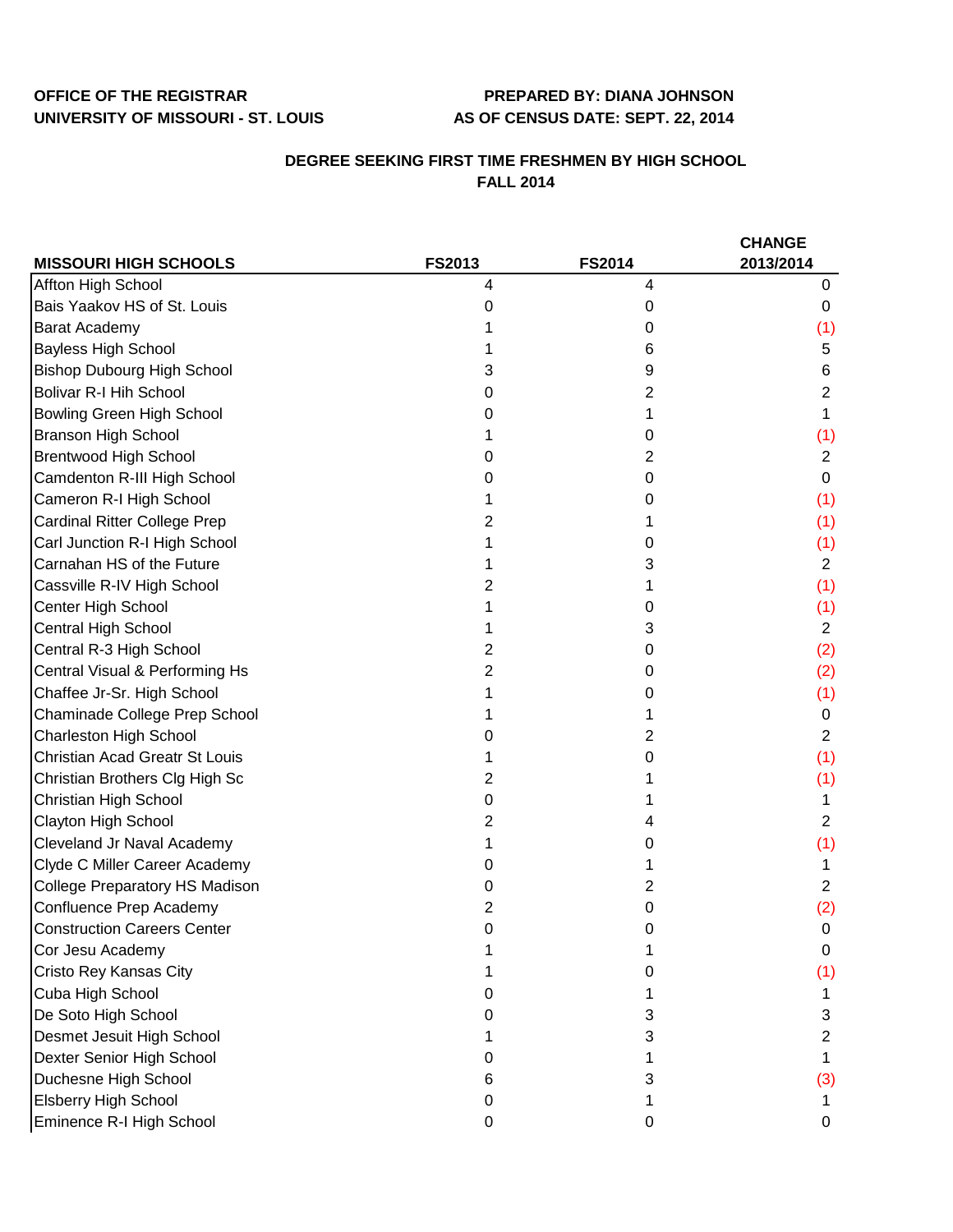| Eureka High School             | 3           |    | (2)            |
|--------------------------------|-------------|----|----------------|
| Farmington Senior High School  | 3           | 4  |                |
| Festus High School             |             | 0  | (1)            |
| Fort Zumwalt East High School  | 2           | 4  | $\overline{2}$ |
| Fort Zumwalt North High School | 5           | 6  | 1              |
| Fort Zumwalt South High School | 3           | 6  | 3              |
| Fort Zumwalt West High School  | 13          | 9  | (4)            |
| Fox C-6 High School            | 7           | 5  | (2)            |
| <b>Francis Howell Central</b>  |             | 5  | (2)            |
| Francis Howell High School     |             | 6  | $\sqrt{5}$     |
| Francis Howell North High Sch  | 11          | 9  | (2)            |
| Fulton High School             | $\mathbf 0$ | 1  | 1              |
| Gateway STEM High Schol        | 14          | 12 | (2)            |
| <b>Glendale High School</b>    | 1           | 0  | (1)            |
| Grandview C4 SR High School    | 0           | 0  | $\mathbf 0$    |
| Hancock Place Sr High School   | 10          |    | (9)            |
| Harrisonville Sr. High School  | 0           |    | 1              |
| Hazelwood Central Sr High Sch  | 8           | 6  | (2)            |
| Hazelwood East High School     | 2           | 7  | 5              |
| Hazelwood West Senior High     | 11          | 7  | (4)            |
| Helias Interparish High School | 0           | 0  | $\mathbf 0$    |
| Hermann High School            |             | 0  | (1)            |
| Hickman High School            | 0           |    | 1              |
| Hillsboro Senior High School   | 0           | 3  | 3              |
| Hogan Preparatory Academy      | 0           | 0  | 0              |
| Holt High School               | 3           | 2  | (1)            |
| Houston High School            | 0           |    |                |
| Imagine College Prep           | 0           | 0  | 0              |
| Incarnate Word Academy         | 0           | 2  | 2              |
| Jackson High School            |             |    | $\mathbf 0$    |
| Jefferson City High School     | 2           | O) | (2)            |
| Jefferson High School          | 0           |    |                |
| Jennings Senior High School    |             |    | 2              |
| John F Kennedy High School     | 3           | 2  | (1)            |
| Joplin High School             |             |    | 0              |
| Kennett High School            | 0           | 0  | 0              |
| Kickapoo High School           | 0           | 3  | 3              |
| Kingston High School           | Ω           |    |                |
| Kirkwood High School           | 2           | 4  | $\overline{2}$ |
| Ladue Horton Watkins High Sch  |             | 4  | (3)            |
| Lafayette High School          |             |    | 3              |
| Lawson R-XIV                   | Ω           |    |                |
| Lees Summit North High School  |             |    |                |
| Lift For Life Academy          |             |    | 0              |
| Lincoln College Prep Academy   |             | 0  | (1)            |
| Lindbergh High School          | 5           | 4  | (1)            |
| Linn High School               | 0           | 0  | 0              |
| Logos High School              | O           | 0  | 0              |
| Lutheran High Sch St Chas Co   |             | 0  | (1)            |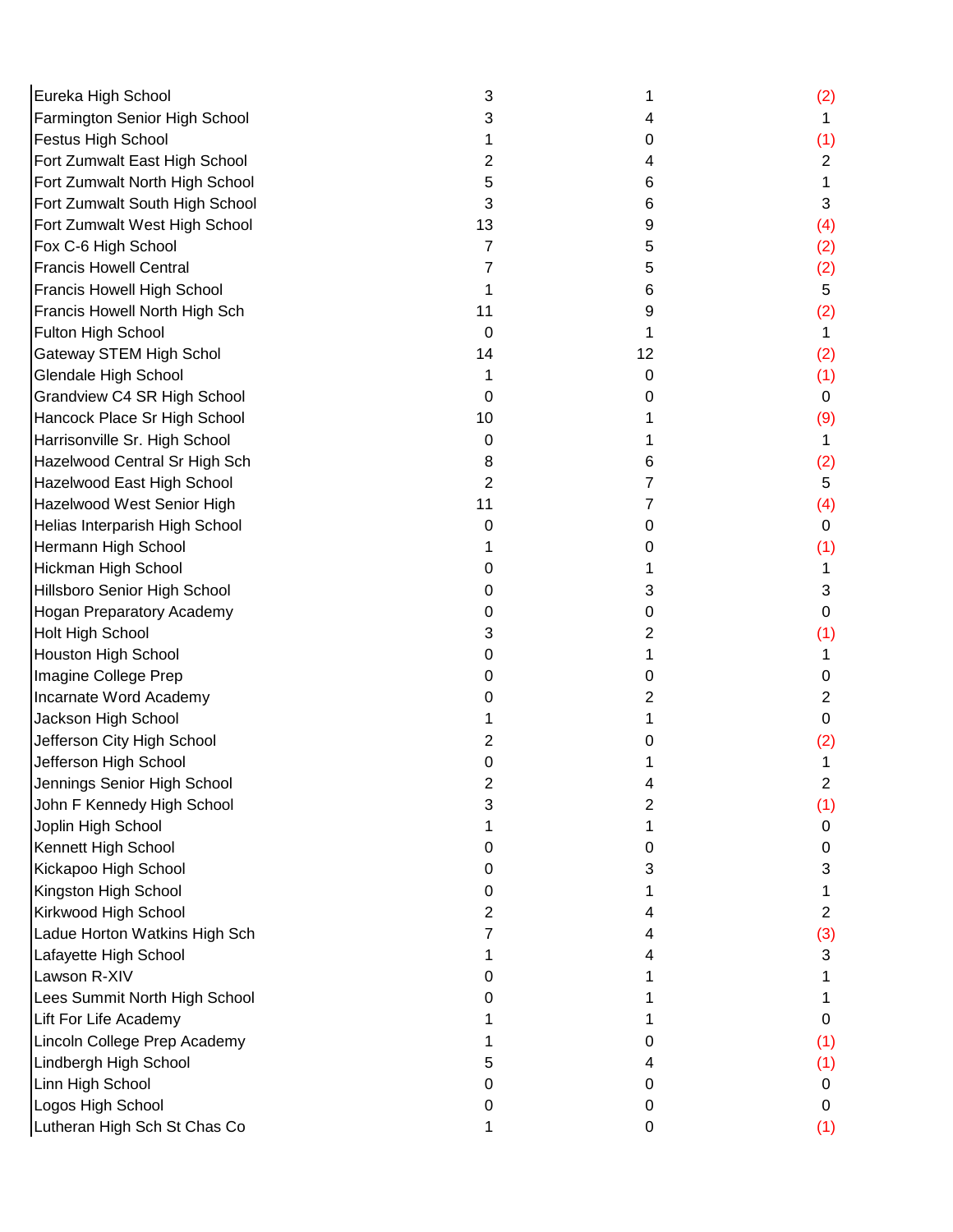| Lutheran High School North MO      | 0  |    |     |
|------------------------------------|----|----|-----|
| Lutheran High School South         | 3  | 3  |     |
| Malvern B Clopton High School      | 0  |    |     |
| Maplewood-Richmond Hts Sr Hs       | 2  | 4  | 2   |
| Maries R-I School                  | 0  | 0  | 0   |
| Mark Twain High School             | 0  | 0  | 0   |
| Marquette High School              | 5  | 6  |     |
| Marshall High School               | O  |    |     |
| Mary Inst & St Louis Cntry Day     | 0  |    |     |
| McCluer High School                | 5  | 9  |     |
| McCluer North High School          |    | 8  |     |
| McCluer South Berkeley HS          | Ω  |    |     |
| McKinley Classical Leadership      |    | 2  |     |
| Mehlville Senior High School       | 10 | 13 | 3   |
| Metro Academic & Classical Hs      | 3  | 3  | 0   |
| Mexico Senior High School          | 0  |    |     |
| Miller Career Academy              |    | 2  |     |
| Missouri Torah Institute           | Ω  | 2  | 2   |
| Moberly Senior High School         |    | 0  | 0   |
| Montgomery County R-II High School |    | 0  | (1) |
| Morgan County R-2 High School      |    |    |     |
| Nerinx Hall High School            |    | 2  |     |
| New Life Christian School          | O  | 0  | 0   |
| Nixa R-11 High School              |    | 0  | (1) |
| Normandy Senior High School        | 5  | 4  | (1) |
| North Callaway R-I Sr High School  | 0  | 0  | 0   |
| North County Christian School      | 2  | 2  | 0   |
| North County High School           | 2  | 3  |     |
| North County Technical School      |    | 8  |     |
| North Kansas City High School      | 0  |    |     |
| Northwest Academy of Law           |    | O  | (1) |
| Northwest High School              |    |    | (3) |
| Notre Dame De Sion                 | U  |    | 0   |
| Notre Dame High School             | Ω  | 0  | 0   |
| Oakville Senior High School        | 6  | 7  |     |
| Orchard Farm Jr-Sr High School     | 0  | 0  | 0   |
| Owensville High School             |    |    | 0   |
| Ozark High School                  |    | 0  | (1) |
| Pacific Senior High School         | 3  |    | (2) |
| Paris R-2 High School              | 0  |    | 1   |
| Park Hill South High School        |    | O  | (1) |
| Parkway Central High School        | 2  | 3  |     |
| Parkway North High School          | 5  | 11 | 6   |
| Parkway South High School          | Ω  | 6  | 6   |
| Parkway West High School           | 2  | 2  | 0   |
| Paseo Acad of Fine & Perf Arts     | O  | 0  | 0   |
| Pattonville High School            |    | 8  |     |
| Perryville High School             | 0  |    |     |
| Plato R-5 School                   | 0  |    |     |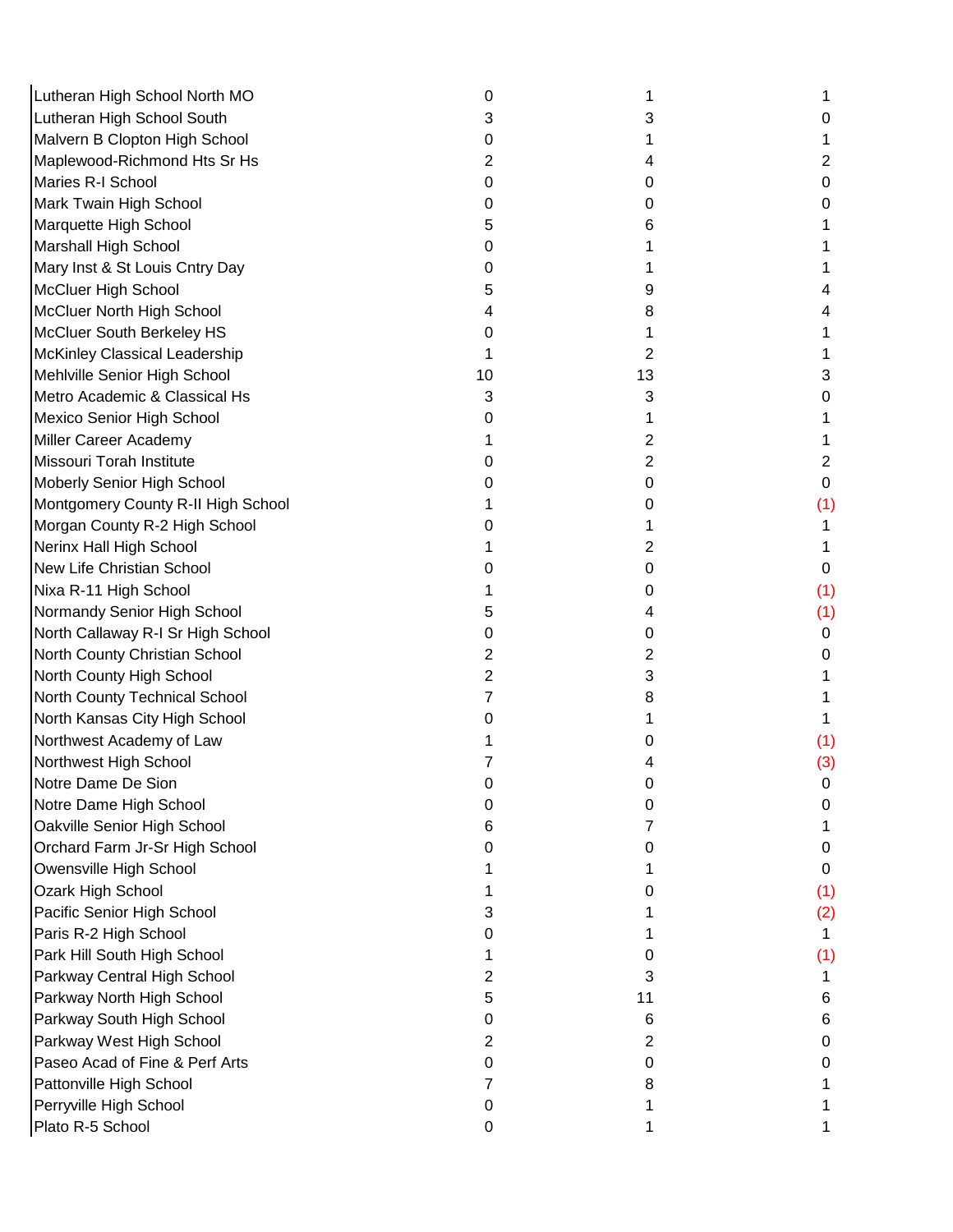| Poplar Bluff Senior High Sch        | 0  | 0  | 0              |
|-------------------------------------|----|----|----------------|
| Potosi R-3 Senior High School       | 5  | 3  | (2)            |
| <b>Ritenour High School</b>         | 9  | 6  | (3)            |
| Riverview Gardens Sr High Sch       | 2  | 0  | (2)            |
| Rock Bridge High School             | 0  | 2  | $\overline{2}$ |
| Rockhurst High School               |    | 0  | (1)            |
| Rockwood Summit High School         | 2  | 4  | $\overline{2}$ |
| Rolla Senior High School            |    |    | $\mathbf 0$    |
| Rosati-Kain High School             |    | 4  | (1)            |
| Ruskin High School                  | 3  | 2  | (1)            |
| Saint Charles Sr High School        | O  | 1  | 1.             |
| Saint Charles West High School      | 3  | 3  | 0              |
| Saint Clair R-XIII High School      | 2  |    | (1)            |
| Saint Dominic High School           | 2  |    | (1)            |
| Saint Elizabeth Academy             | 2  | 0  | (2)            |
| Saint Francis Borgia Regl H S       | 2  | 0  | (2)            |
| Saint John Vianney High School      | 0  | 2  | $\overline{2}$ |
| Saint Joseph Academy                |    | 3  | $\overline{2}$ |
| St. Louis Priory School             |    | 0  | (1)            |
| Saint Louis Univ High School        |    | 1  | 0              |
| Saint Mary High School              |    | 4  | 0              |
| Saint Pius X High School            | 0  |    |                |
| Sainte Genevieve High School        | 0  |    |                |
| Scott County R-5 High School        | 0  |    |                |
| Seckman Senior High School          | 10 | 10 | 0              |
| Sikeston High School                | 0  |    |                |
| <b>Silex School</b>                 | 0  |    |                |
| Soldan Intl Studies High Sch        |    | 3  | (4)            |
| South Callaway R-II High School     | O  | 0  | 0              |
| Southwest Early College Campus      |    | 0  | (1)            |
| Stanberry R-II High School          |    | O  | (1)            |
| Stockton R-I High School            |    | 0  | 0              |
| Sullivan C-2 High School            |    |    |                |
| Sumner High School                  | O  |    |                |
| Theodore Roosevelt High School      | 3  | Ω  | (3)            |
| <b>Timberland High School</b>       | 3  | 5  | $\overline{2}$ |
| <b>Tower Grove Christian School</b> | 0  |    |                |
| <b>Trinity Catholic High School</b> | 6  | 7  |                |
| Troy Buchanan High School           |    | 0  | (4)            |
| Union High School                   |    | O  | (1)            |
| University Academy Charter School   |    |    | 0              |
| University City High School         |    | Ω  | 0              |
| <b>Ursuline Academy</b>             |    |    | 0              |
| Van Buren High School               |    |    |                |
| Van-Far High School                 | 0  | 0  | 0              |
| Vashon High School                  |    |    | (3)            |
| Visitation Academy                  |    |    |                |
| Warrenton High School               | 3  | 3  | 0              |
| Washington High School              |    | 2  |                |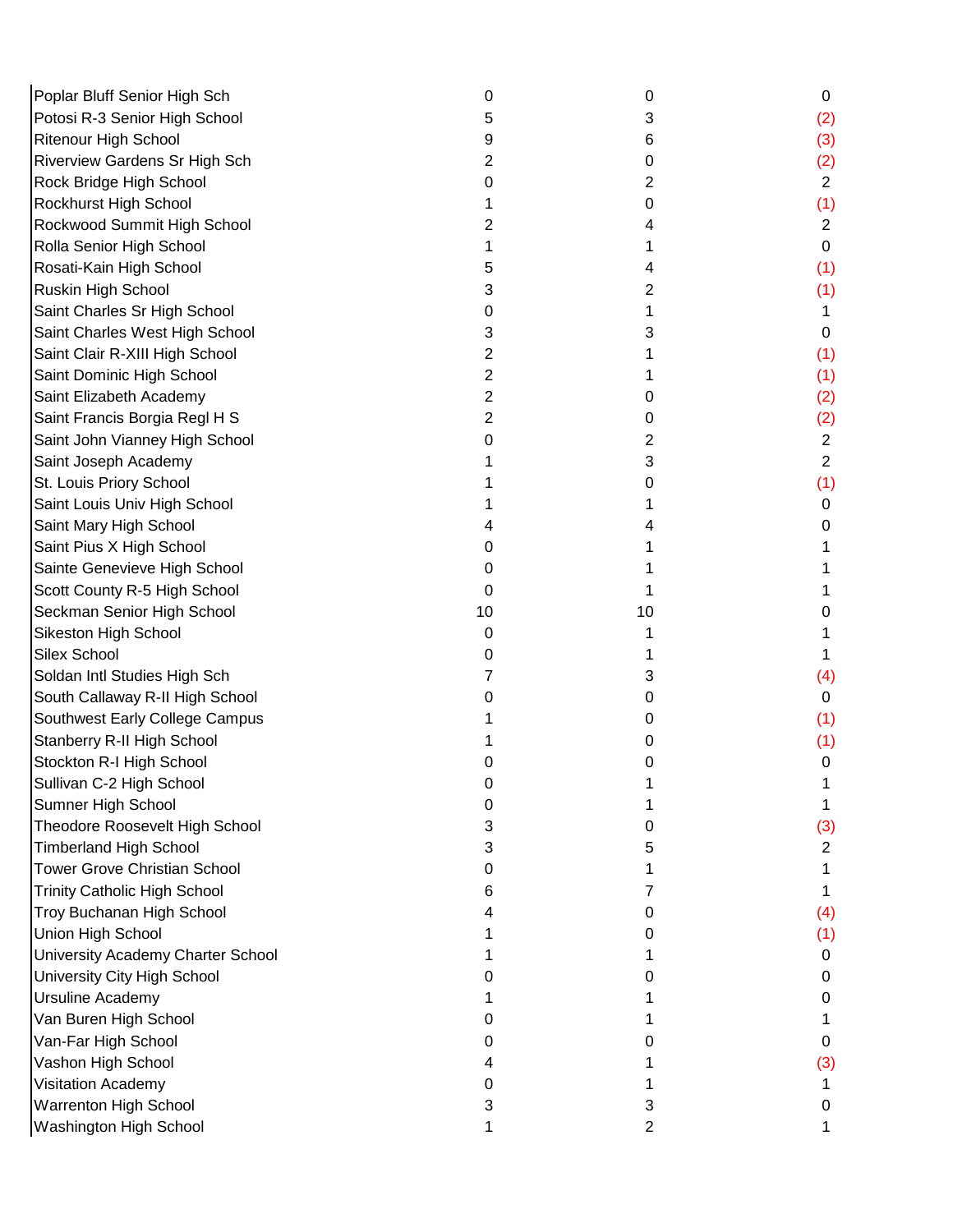| Waynesville High School        |     |     | (1) |
|--------------------------------|-----|-----|-----|
| Webster Groves High School     | 6   |     | (3) |
| Wentzville High School         |     |     |     |
| Wentzville Timberland High Sch |     |     |     |
| West County R-IV High School   |     |     |     |
| Westminster Christian Academy  |     |     | (3) |
| Windsor High School            |     |     |     |
| Winfield High School           |     |     |     |
| <b>MISSOURI TOTAL</b>          | 367 | 400 |     |

| <b>ILLINOIS HIGH SCHOOL</b>          | <b>FS2013</b> | <b>FS2014</b> | <b>CHANGE</b><br>2013/2014 |
|--------------------------------------|---------------|---------------|----------------------------|
| Altamont High School                 | 1             | 0             |                            |
| Althoff Catholic High School         | 0             |               |                            |
| Alton High School                    | Ω             | 3             | 3                          |
| <b>Antioch Community High School</b> | 0             | 0             | 0                          |
| Argenta-Oreana High School           |               | 0             | (1)                        |
| <b>Belleville High School East</b>   | 3             | 3             | 0                          |
| <b>Belleville Township H S West</b>  | 2             | 2             | 0                          |
| <b>Bloomington High School</b>       | 0             | 0             | 0                          |
| Bond County Cmty Unt #2 High School  | 0             | 1             |                            |
| Cahokia High School                  |               | 1             | 0                          |
| Calhoun High School                  | 0             | 2             | 2                          |
| Carbondale Cmty High School          | 0             | 1             |                            |
| Carlyle High School                  |               | 0             | (1)                        |
| Cary-Grove Community High School     | Ω             | 0             | 0                          |
| <b>Central Community High School</b> |               | 0             | (1)                        |
| Chicago HS Agricultural Sci          | 0             | 0             | 0                          |
| Coal City High School                |               | 0             | (1)                        |
| Collinsville High School             | 2             | 0             | (2)                        |
| Columbia High School                 | 0             | 0             | 0                          |
| Community HS Dist 99 North HS        | 0             | 0             | 0                          |
| Dupo Senior High School              | 2             | 0             | (2)                        |
| East Alton-Wood River High Sch       |               | 0             | (1)                        |
| East Saint Louis Sr High Sch         | 0             | 0             | 0                          |
| Edwardsville Senior High Sch         | 2             | 3             |                            |
| Elgin High School                    | 0             |               |                            |
| <b>Fieldcrest High School</b>        | 0             | 0             | O                          |
| Freeburg High School                 | 2             | 3             |                            |
| Glenwood High School                 | 0             | 0             | 0                          |
| <b>Granite City Senior High Sch</b>  |               | 2             | (5)                        |
| Gwendolyn Brooks College Prep        |               |               |                            |
| Hillsboro High School                |               |               |                            |
| Homewood-Flossmoor Cmty High         |               | 0             | (1)                        |
| Jersey Community High School         |               | 2             |                            |
| Kankakee Trinity Academy             |               |               |                            |
| Lake Park High School                |               |               |                            |
| <b>Lincoln Community High School</b> | O             |               |                            |
| Lincoln Way East High School         | 0             |               |                            |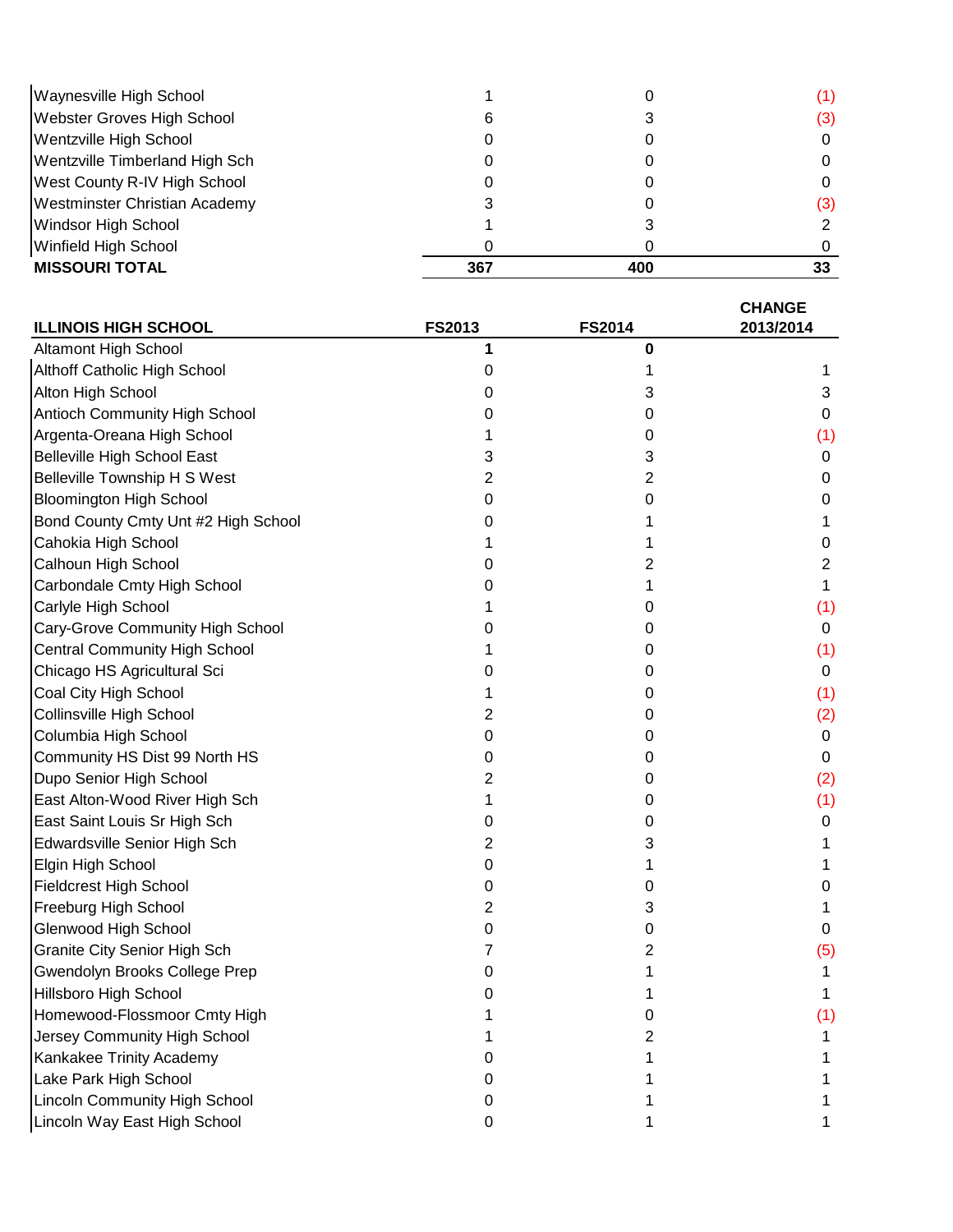| Lincoln Way North High School     | 0  | 0  | 0              |
|-----------------------------------|----|----|----------------|
| Lincoln Way West High School      | 0  | 0  | 0              |
| Lutheran School Association HS    | 0  | 1  | 1              |
| Madison Senior High School        | 0  | 0  | 0              |
| Marquette Catholic High School    | 4  | 3  | (1)            |
| Martin L King High School         |    | 0  | (1)            |
| McHenry Community H Sch East      |    | 0  | (1)            |
| Mississippi Vly Christian Sch     |    | 0  | (1)            |
| Mount Vernon Township High Sch    | 0  |    | 1              |
| Neuqua Valley High School         |    | 1  | 1              |
| New Trier Township High School    |    | 0  | (1)            |
| Niles North High School           |    | 0  | (1)            |
| Normal Community West High Sc     | 0  |    | 1              |
| Northside College Prep HS         |    |    | 0              |
| OFallon Township High School      | 3  | 5  | $\overline{2}$ |
| Palatine High School              |    | 0  | (1)            |
| Plainfield North High School      | 0  | 0  | 0              |
| Quincy Senior High School         | 3  |    | (2)            |
| Red Bud Community High School     | 0  | 1  | 1              |
| Roxana Senior High School         | 2  | 0  | (2)            |
| Sacred Hearth-Griffin High School |    | 0  | (1)            |
| Saint Anthony High School         |    | 0  | (1)            |
| Saint Bede Academy                |    | 0  | (1)            |
| Schurz High School                |    | 0  | (1)            |
| Southwestern High School          | 0  | 3  | 3              |
| Sparta High School                | 0  | 0  | 0              |
| Springfield High School           | 1  | 0  | (1)            |
| Springfield Southeast High School | 0  | 1  | 1              |
| Steeleville Cmty High School      | 0  |    | 1              |
| Taylorville High School           | 2  | 0  | (2)            |
| <b>Thornridge High School</b>     | 0  |    | $\mathbf 1$    |
| <b>Triad High School</b>          | 2  |    | (1)            |
| Victor J Andrew                   |    | 0  | (1)            |
| Washington Cmty High School       | 0  | 0  | 0              |
| Waterloo High School              |    | 3  | $\overline{2}$ |
| <b>Wheeling High School</b>       |    | 0  | (1)            |
| <b>ILLINOIS TOTAL</b>             | 60 | 56 | (4)            |

|                                      |      |      | <b>CHANGE</b> |
|--------------------------------------|------|------|---------------|
| <b>OTHER-OUT OF STATE</b>            | 2013 | 2014 | 2013/2014     |
| Airline High School                  |      |      |               |
| Alpha Omega Academy                  |      |      |               |
| Ann Arbor-Huron High School          |      |      |               |
| Bellevue East High School            |      |      | (1)           |
| <b>Blue Valley North High School</b> |      |      |               |
| Canton Mckinley Sr High School       |      |      |               |
| Capistrano Valley Chrstn Schls       |      |      | (1)           |
| Carmel High School                   |      |      | (2)           |
| Carrollton Sacred Heart              |      |      |               |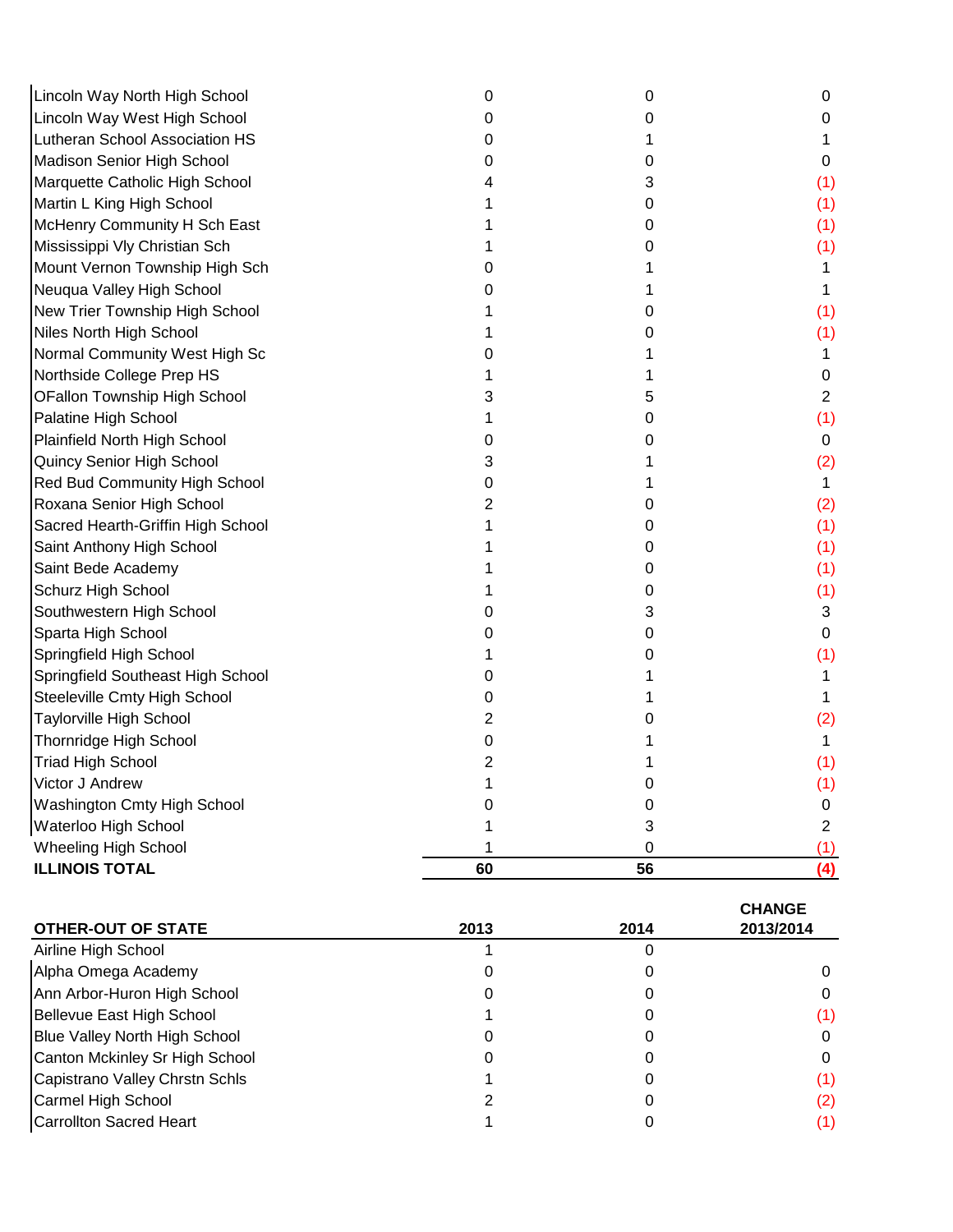| College Academy At Bcc            |   | 0 | (1) |
|-----------------------------------|---|---|-----|
| Cotter High School                |   |   |     |
| Coronado High School              |   | O | 0   |
| Desoto High School                |   | O | (1) |
| Eagle River High School           |   | O | (1) |
| East High School                  |   | 0 | 0   |
| Ed W Clark High School            |   | O | (1) |
| <b>Edmond North High School</b>   |   |   |     |
| Englewood High School             |   |   |     |
| Garrigan High School              |   |   |     |
| Groose Pointe South High Sch      |   |   |     |
| <b>Hall High School</b>           |   | Ω | (1) |
| <b>Hartford Union High School</b> |   | 0 | (1) |
| Henry Ford Academy                |   | O | (1) |
| Hudsonville High School           |   |   |     |
| Immaculate Heart Central HS       |   |   |     |
| International School - Minnesota  |   | O | (1) |
| Irondale Senior High School       |   | O | 0   |
| John F Kennedy Senior High Sch    |   | Ω | (1) |
| Kalani High School                |   |   |     |
| Kolbe Academy                     |   |   |     |
| Lewis Palmer High School          |   | 0 | (1) |
| Marion High School                |   | 0 | 0   |
| Mat-Su Alternative School         |   | 0 | 0   |
| Millard South High School         |   | Ω | 0   |
| Moorpark High School              |   |   |     |
| Mother of Divine Grace School     |   |   | (1) |
| New Berlin West High School       |   |   |     |
| Oak Creek Senior High School      |   |   |     |
| Oakville High School              |   |   |     |
| Olathe Northwest High School      |   |   |     |
| PR Baseball Academy & HS          |   |   |     |
| Palestine/Wheatley High School    |   |   | (1) |
| Pike High School                  |   | O | 0   |
| Prince of Peace Christian School  |   |   |     |
| Queen City High School            |   | 0 | (1) |
| Rosehill Christian School         |   | O | (1) |
| Sagemont School                   |   |   |     |
| Siloam Springs High School        |   | O | (1) |
| South Haven High School           |   |   |     |
| South High School                 |   |   |     |
| Sumner Academy Arts & Science     | O |   |     |
| Thomas More Prep - Marian High S  | 0 | 2 | 2   |
| Tonganoxie High School            | 0 | 0 | 0   |
| Unknown Pennsylvania High School  | 0 |   |     |
| <b>University High School</b>     |   | O | (1) |
| Valley High School                |   | O | 0   |
| Waverly-Shell Rock High School    |   | 0 | (1) |
| Wheat Ridge Sr. High School       |   | 0 | (1) |